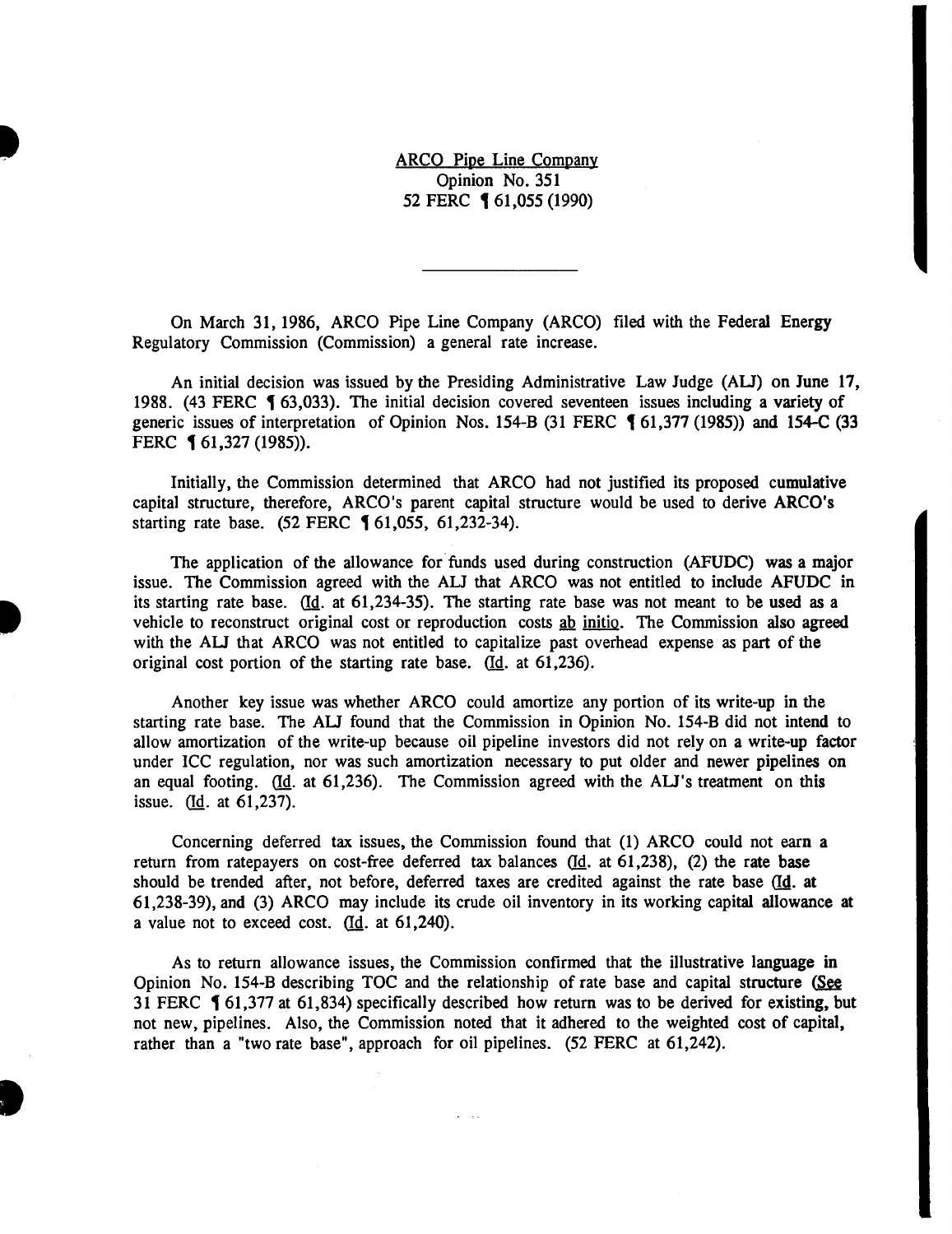ARCO Pipe Line Company, Opinion No. 351, Opinion and Order Affirming In Part and Modifying In Part Initial Decision 52 FERC **(61,055** (1990)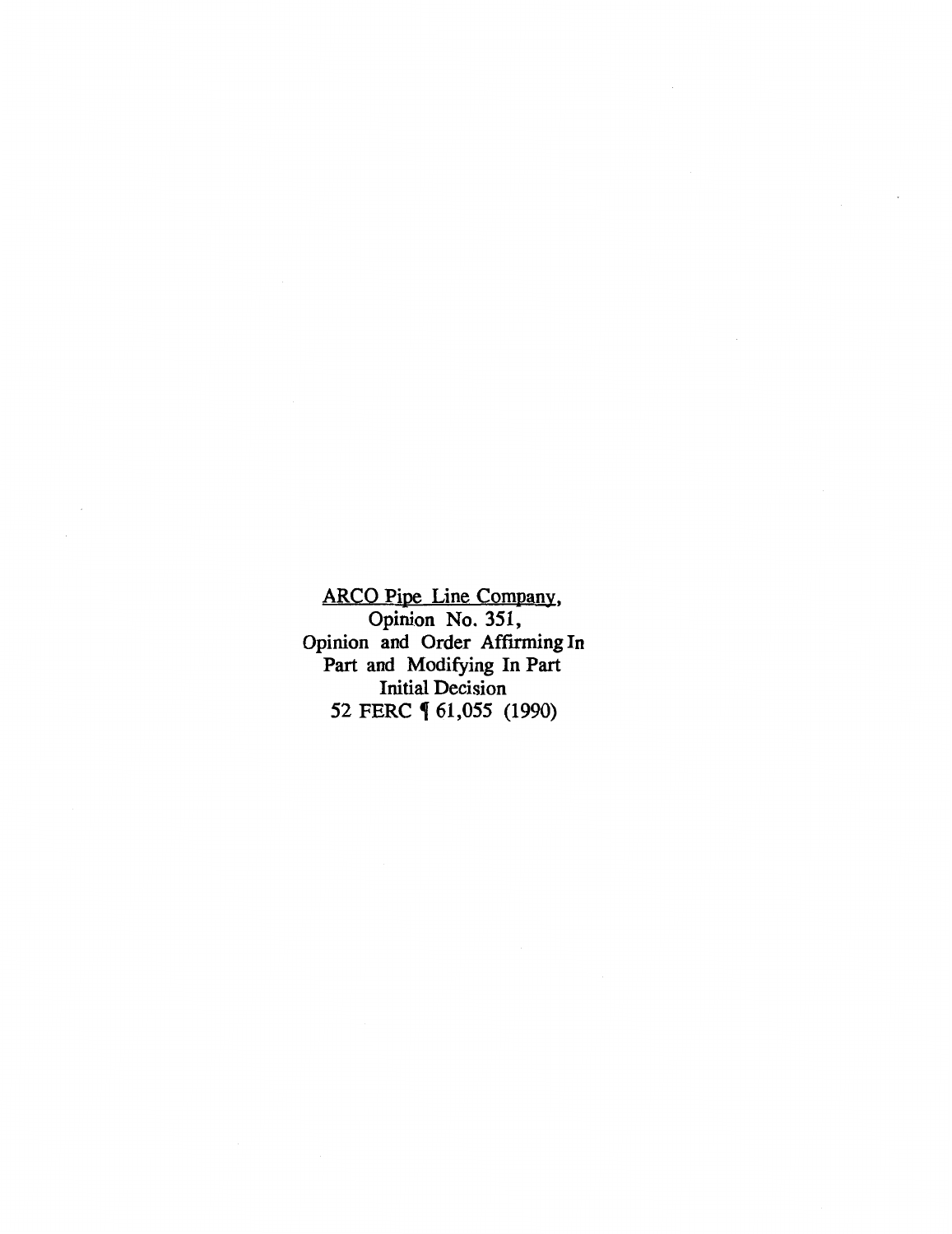# $[$ [1,055]

ARCO Pipe Line Company, Docket Nos. 1886-3-000, IS87-1-000, and. 1887-13-ooo

Opinion No. 351; Opinion and Order Affirming in Part and Modifying in Part Initial Decision

(Issued July 18, 1990)

Before Commissioners: Martin L. Allday, Chairman; Charles A. Trabandt, Elizabeth· Anne Moler and Jerry J. Langdon.

[Note: The Initial Decision of the presiding administrative law judge issued June 17, 1988, appears at 43 FERC ¶ 63,033.

#### *Appearances*

*Steven B. Brose, Steven Reed, Elizabeth Jordon Gianturco,* and *John* T. *Updegraff*  on behalf of ARCO Pipe Line Company

*John D. Gossel, William J. Froehlich, Thomas J. Burgess, Robert L. Woods,* and  $\hat{\ }$ *Marvin T. Griff* on behalf of the Staff of the Federal Energy Regulatory Commission

<sup>5</sup> Order No. 436, *FERC Statutes and Regulations*, *Re61Jlacion• Prambla 1982-1985* f 30,665, at p. 31,519 (1985). .

6 Id. at p. 31,520.

ice in

<sup>7</sup> 43 FERC 161,196, reh'g denied, 44 FERC I 61,105, at p. 61,298 (1988).

**FERC Reports** 

<sup>8</sup> Regulation of Natural Gas Pipelines After Partial Wellhead Decontrol, Order No. 500-H [FERC Statutes and *Regulations* [30,867] (December 13, 1989), *modified,* Order No. SOO.I (FERC *Statutes* and *Rquladolu* f 30,880) (Feb. 12, 1990). ·

61,231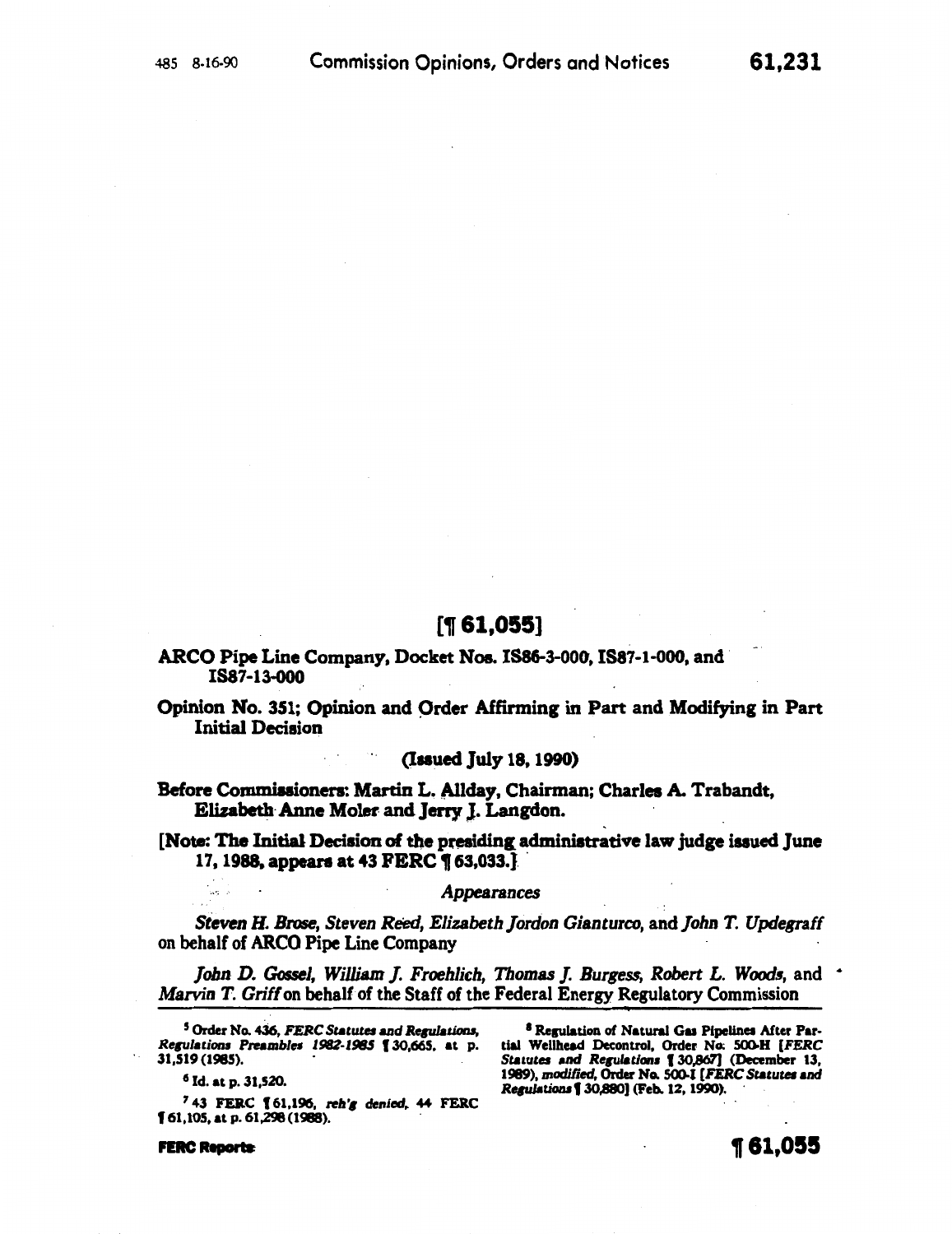rate base in dollars for existing plant in order to "bridge the transition from valuation to TOC." <sup>11</sup> The starting rate base consists of the sum of a pipeline's debt ratio times book net depreciated original cost 'and the equity ratio times the reproduction cost portion of the valuation rate base depreciated by the same percentage as the book original cost rate base has been depreciated.<sup>12</sup> Opinion No. 154-B stated that the formula was "fair in view of pipeline investor reliance on a rate base which has been adjusted for inflation," 13 and that it would "more closely approximate the TOC rate base that would have existed had the [Interstate Commerce Commission) not writtenup debt [in the valuation formula and) will ensure that the equity holder does not benefit from the write-up of debt financed assets." 14 Opinion No. 154-B also noted that "for the purpose of determining the starting rate base, [the) capital structure [to determine the debt and equity ratios] shall be the actual capital structure as of the date of this opinion." 15

#### B. *Capital Structure to Use to Derive Starting Rate Base*

The ALJ rejected ARCO's position that its starting rate base should be computed using a cumulative average of its parent's (Atlantic Richfield Company) debt and equity ratios from 1970-1983 (27.7% debt and 72.3% equity) rather than its parent's debt and equity ratios as of June 30, 1985 (35.99% debt and 64.01% equity). The ALJ first stated that he was bound by Opinion No. 154-B's requirement that the capital structure as of June 30, 1985, be used, and that, in any event, ARCO had not justified using its proposed cumulative average capital structure.

ARCO argues that Opinion No. 154-B did not set forth a binding rule and that its proposal is warranted in light of the "unrebutted record evidence that [its] mid-1985 capital structure was reflective of unusual forces with atypical effects." 16 This was due to its parent's issuing new debt to enable it to repurchase its own common stock owing to anxiety about hostile takeover bids. ARCO further urges that the fourteen-year period is reasonable because it "encompasses the period during which most of the gross carrier property in the [starting rate base] was placed in service."<sup>17</sup> Last, ARCO states that its proposal does not present a problem of post-hoc manipulation of the capital structure which it believes was the Commission's concern in adopting the June 30, 1985 date.

The Commission adopted the date certain of June 30, 1985, for determining the capital structure to use in deriving the starting rate base to prevent manipulation of the capital structure, to promote administrative convenience, and to reflect the value of the pipeline's assets at the transition date. Past capital structures are not relevant to determining that value as is the case in any rate proceeding where assets are presumed to reflect the then current capital structure. Of course, the Commission is concerned about whether a capital structure is abnormal. But the correct yardstick is not whether the 'pipeline's capital structure is in tune with historical capital structures. Rather, it is whether the capital structure is representative of the pipeline's risks. ARCO has not claimed that a 64.01 per cent equity capital structure is not representative of its

<sup>11</sup>*Id.* at p. 61,833.

<sup>12</sup> The formula is: SRB =  $O(1-e) + R(e)$ 

Where:

 $SRB = starting rate base$ 

 $0 =$  book net depreciated original cost

 $R =$  net depreciated reproduction cost

e - ratio of equity to total capitalization 13 31 FERC 161,377, at p. 61,836. 14 *Id.*  IS *Id.* at p. 61,839 n.43. 16 Brief on Exceptions at 91.

<sup>17</sup>*Id.* at89.

**FERC Reports** 

**1r 61,055**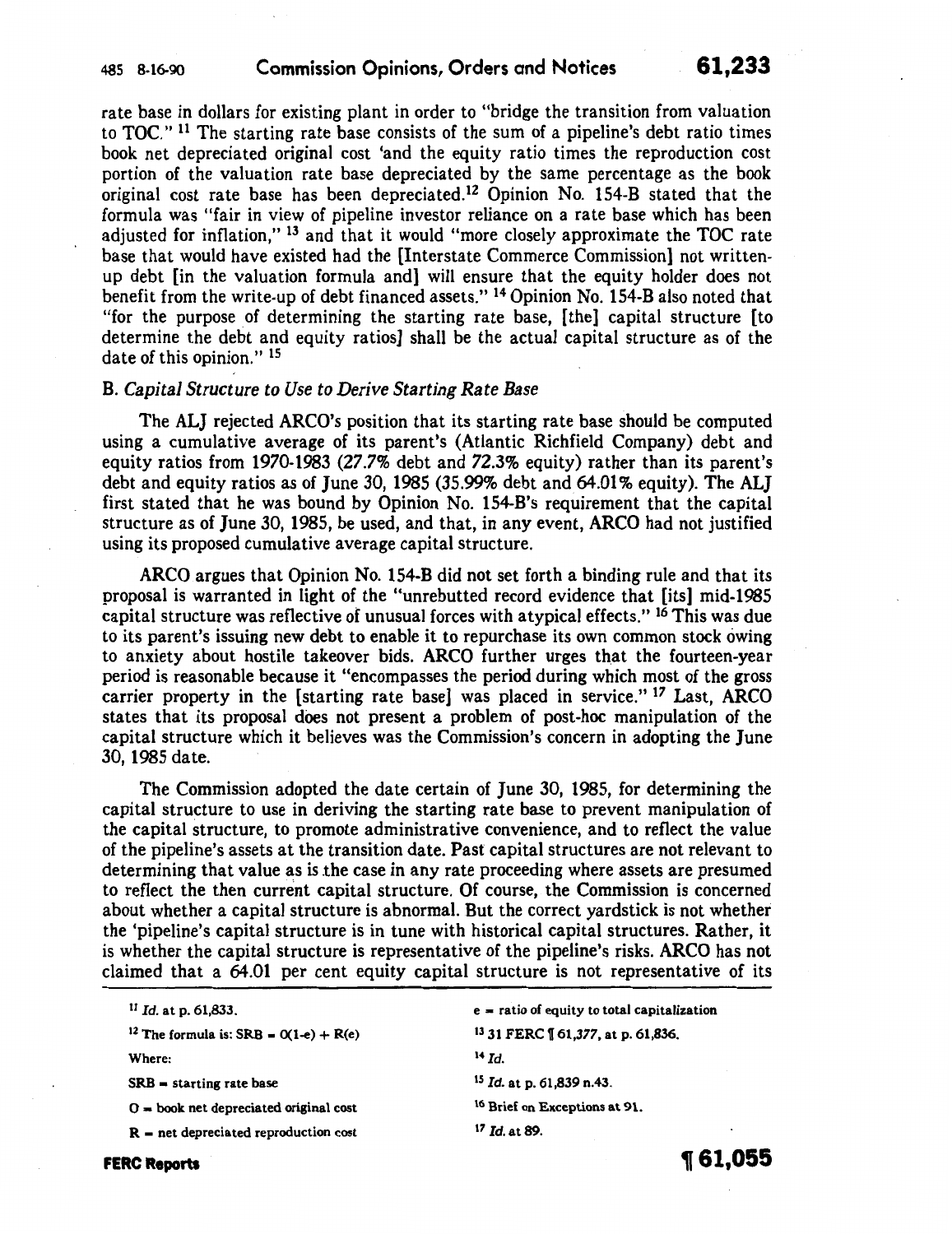"consistent with Opinion No. 154-B's theme of competitive equality for older and newer pipelines" 22 and of "promoting competition among *pipelines."* 23 The AOPL asserts that equity-related AFUDC should be included in the starting rate base "to put a pipeline ... in the position it would have been in at the time of transition if the TOC methodology adopted in Opinion No. 154-B had been in place from the outset," 24 and that "inclusion is *required* by the policy considerations underlying Opinion No. 8154-B." 25

The Commission agrees with the ALJ that ARCO is not entitled to include AFUDC in its starting rate base. The starting rate base is an artificial construction devised to enable the oil pipeline industry to have a smooth transition from the valuation rate base to the trended original cost rate base. The starting rate base was not meant to be used as a vehicle to reconstruct original cost or reproduction cost *ab initio.* The ALJ was correct that footnote 38 to Opinion No. 154-B applied only to new plant.<sup>26</sup> It is true that the starting rate base formula excludes the ICC's 6 percent add on to valuation for going concern value. But that was because the Commission found going concern value to be unjustified.<sup>27</sup> That does not justify recomputing original cost to include items excluded by the ICC even on a depreciated balance basis. Of course, adjustments of some kind may be required to derive original cost. Here, for example, costs had to be allocated between ARCO's crude oil and refined products lines and deferred taxes had to be determined. But those matters of allocation and determination are different from new additions to rate base.<sup>28</sup> The Commission's statement that a starting rate base was used to put the pipelines in a position approximate to that which would have existed had TOC been in place *ab initio* refers to trending only equity and not debt.<sup>29</sup> That statement does not justify a retroactive recalculation of the rate  $base<sup>30</sup>$ 

With respect to policy, the Commission in adopting TOC was concerned about the ability of newer pipelines to compete with older pipelines. TOC alleviates this problem because it eliminates the front-end load associated with net depreciated original cost by reducing equity return in the pipeline's early years. However, the Commission's policy of promoting competition among pipelines does not include raising the rates of the older pipelines merely to permit newer pipelines to compete. TOC, to the contrary, changes the timing pattern of rate recovery for newer pipelines to help them to compete.

2. Capitalized Overhead

The ICC did not permit the capitalization into rate base of overhead expenses related to construction work in progress. The Commission allows such an addition to rate base. The ALJ rejected ARCO's argument that it should be allowed to adjust the depreciated original cost component of the starting rate base to include past overhead. He stated that: "There is no room for retroactive 'massaging' of the [depreciated

26 The Commission's intent in footnote 38 was to put oil pipelines on the same basis as gas pipelines and electric companies where AFUDC is recognized as a component of construction cost.

 $27$  31 FERC  $\llbracket 61,377,$  at p. 61,836.

28 ARCO is correct that net depreciated original cost is to be taken from the pipeline's books and not

from the valuation formula as assumed by the ALJ. *Williams Pipe Line Co., 31 FERC*  $\frac{1}{16}$  (61,377, at p. 61,839 n.40 (1985). But ARCO's point is of no. moment because the Commission's analysis assumes that point.

<sup>29</sup> 31 FERC 161,377, at p. 61,836.

30 The Commission concludes that whether ARCO recovered sufficient equity returns under valuation is irrelevant to the resolution of the issue.

<sup>22</sup> Id. at *77.* 

<sup>23</sup>*Id.* at *79.* 

<sup>&</sup>lt;sup>24</sup> Brief on Exceptions at 36.

<sup>25</sup>*Id.* at 38.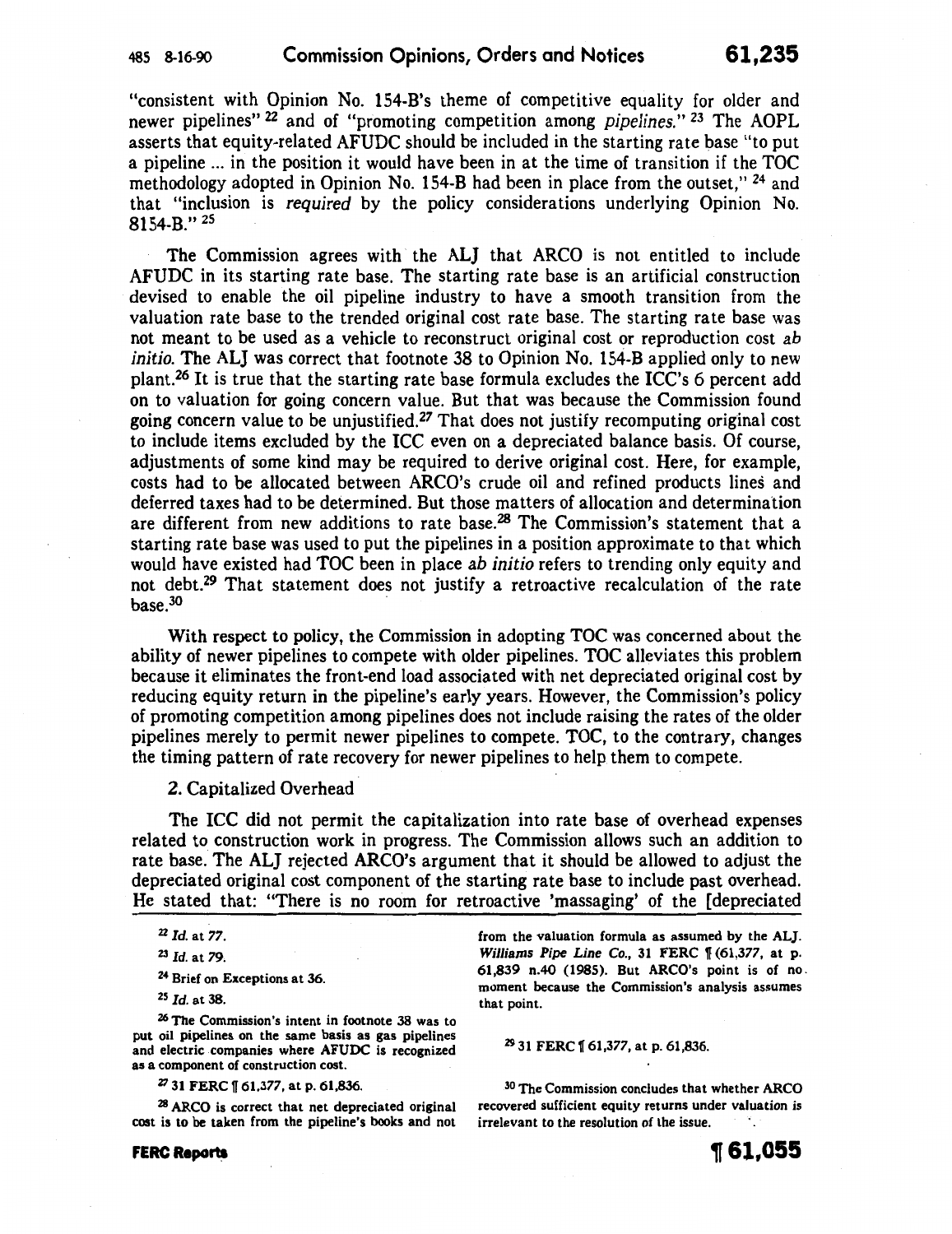ogy established in Opinion No. 154-B had been in place from the outset."37 At the very least, the AOPL contends, consistency requires that if the write-up is not amortized as an expense, it should not be depreciated for rate base/rate of return purposes. The AOPL also addresses 'the ALJ's conclusion that the write-up in the valuation rate base was not amortized so that there was no investor reliance. The AOPL first states that investor expectation was only one of the purposes of the transition provisions of Opinion No. 154-B.38 Second, the AOPL points to Commission rejection of other elements of the valuation rate base such as the 6-percent allowance for going concern value as justifying rejection of past nonamortization, which makes sense under a costbased regime unlike a going concern value. The AOPL further contends that the ALJ's conclusion will cause rate disparities between competing older and newer pipelines in contravention of a functional objective of the transition provisions of Opinion No. 154-B. The AOPL states that these rate disparities will be caused by the different time patterns of rates stemming from exclusion and inclusion of amortization. Hence, the AOPL claims that newer pipelines will not be able to compete with older pipelines because of the latter's lower rates caused by exclusion of amortization. Last, the AOPL argues that denial of amortization amounts to an unconstitutional confiscation of deferred earnings.

The Commission agrees with the ALJ that ARCO is not entitled to amortize the write-up in the starting rate base as a cost-of-service expense. As the ALJ found, the ICC did not permit the amortization of the write-up in the starting rate base so there can be no claim of investor reliance. In addition, there has been no showing that the write-up in the stating rate base represents deferred earnings. The fact that under the valuation method there was no amortization of the difference between valuation and net depreciated original cost is evidence that the difference did not represent deferred earnings. The valuation methodology was a fair value methodology and not the equivalent of TOC where the write-up does represent deferred earnings. The shift from a valuation to a TOC methodology does not transform the write-up into deferred earnings or any other expense. Accordingly, the denial of amortization does not constitute confiscation. The claim that newer pipelines will not be able to compete because their allowed rate will be higher than those of older pipelines, even if true, is no justification for permitting the older pipelines to collect a phantom cost which would be a windfall to these older pipelines. Last, the write-up should not be permanent even though it is not amortized as an expense. This is because the ICC depreciated valuation for return purposes despite computing depreciation solely on original cost.

### E. *Deferred Tax Issues*

### 1. Rate Base Crediting

ARCO calculates its income tax allowance or expense using the normalization method. Under that method, ARCO, for example, accelerates its depreciation expense for tax purposes, but computes its tax expense for rate purposes as if it were paying the higher taxes required by its book depreciation method (such as straight-line). The difference between the book or rate tax expense amount and the actual tax amount is placed in a deferred tax reserve account.39 Later, when the depreciation expense amounts reverse so that taxable income is higher than book (rate) income because depreciation as a tax expense is less than depreciation as a book (rate) expense, ARCO will use its deferred tax balances to pay the higher taxes that it does not collect in its

<sup>38</sup>*Id.* at 28, 29.

39 ARCO's "actual" tax amount is its stand-alone tax computation using its tax expense deductions.

<sup>37</sup> Amicus Brief on Exceptions at 26.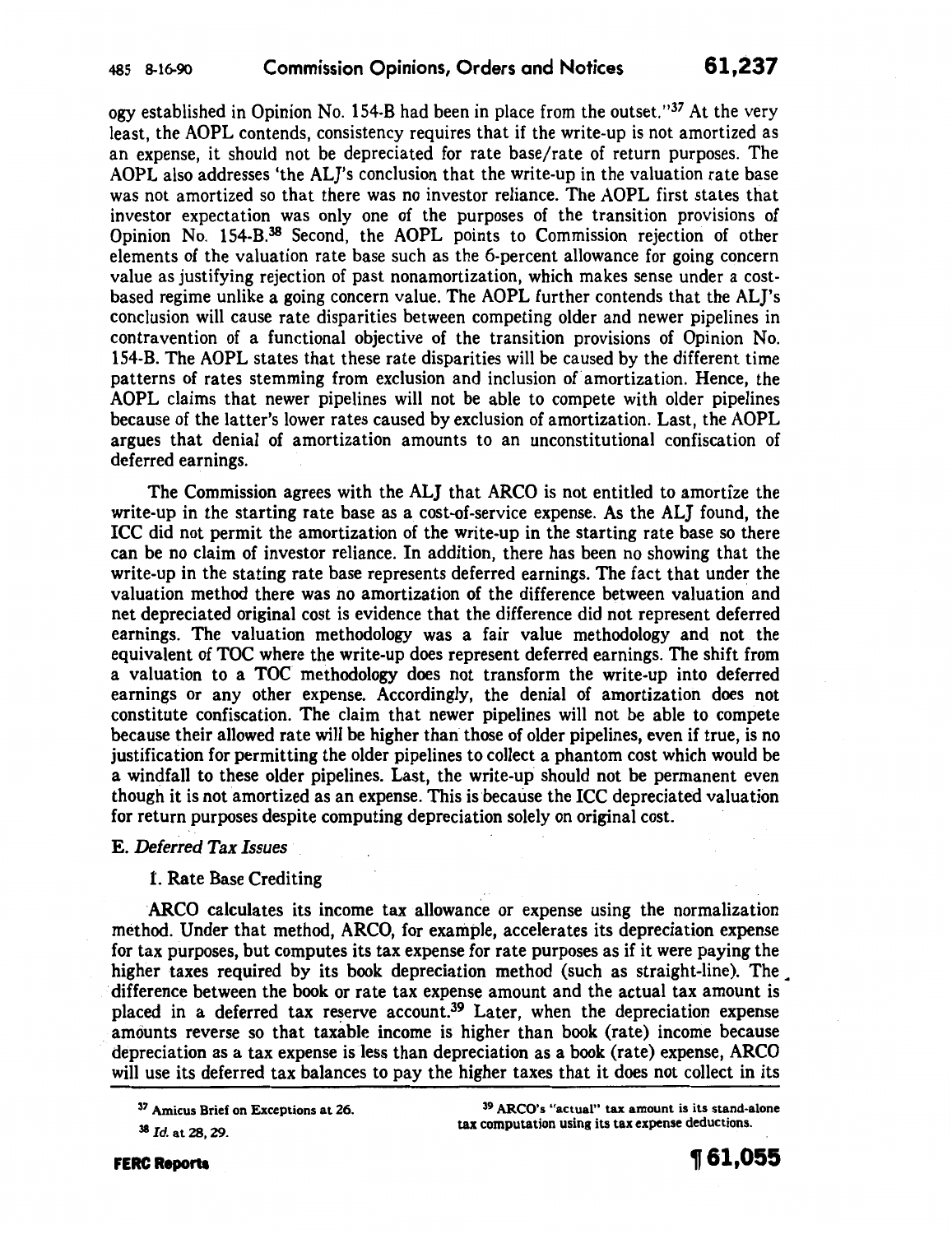to "store" that four percent of its ... rate base, or \$40,000, in the rate base by way of a write-up. To accomplish this, we must multiply the \$1,000,000 ... rate base by 1.04. That gives us a product of \$1,040,000. If we deduct the \$100,000 of ADIT balance from this amount, the result is \$940,000, \$40,000 more than the \$900,000 difference that results from deducting the ADIT balance of  $$100,000$  from the ... rate base of \$1,000,000. Hence, the pipeline under this methodology has received the four percent write-up to which it was entitled.

Under the Staff's method, however, the company receives only \$36,000. The Staff's method would require deducting the ADIT balance of \$100,000 from the .. . rate base of \$1,000,000 as a first step, then multiplying the \$900,000 difference by 1.04 to produce a written-up ... rate base of \$936,000. Interestingly enough, this is the same figure that results from writing up *both* the ... rate base and the ADIT balances and then netting the latter against the former *viz.:* 

 $\cdot$  Rate Base \$1,000,000 x 1.04 = \$1,040,000 ADIT Balance \$ 100,000 x 1.04 = \$ 104,000 Difference \$ 936,000

This demonstrates that the effect of the Staff's methodology is to write up the ADIT balance before deducting it from the ... rate base. There is no justification for doing so. To use the Staff's method is to deprive [ARCO] of a portion of the benefit of trending the rate base to which it is entitled.4Z

The Commission reverses the ALJ's decision. A pipeline's return allowance is determined with reference to its net rate· base which is the gross rate base minus *accumulated* deductions or credits such as accumulated depreciation, accumulated amortized deferred earnings, and accumulated deferred taxes. This ensures that the pipeline earns a return only on capital invested in rate base that is not cost free. The same principle should apply when return is split between current return and deferred return. Both should be determined by multiplying the rates of return times the net rate base. Of course, allowed return is not determined between rate cases. However, under TOC; the rate base must be adjusted each year to account for the write-up and the appropriate rate base credits such as depreciation and deferred taxes to yield a net rate base for the next rate case. The trending in this circumstance should also be done after the rate base has been credited with accumulated depreciation and deferred taxes to ensure that deferred earnings relate only to capital invested in the rate base. The ALJ, by permitting trending on \$1,000,000 as opposed to \$900,000, has allowed deferred earnings of \$4,000 on \$100,000 of capital that is cost free. Staff's method does not, in effect, write up the deferred tax balance. The ALJ's demonstration merely keeps the. rate base and deferred tax amounts *in sync.* It does not show a deferred tax write-up which keeps the pipeline from receiving the write-up to which it is entitled; \$1,000,000  $-$  \$100,00 = \$900,000  $\times$  1.04 = \$936,000. The \$100,000 in deferred taxes represents cost free capital on which there should not be any write-up.

3. Deferred Taxes on Oil Inventory Write-Down

42 43 FERC f 63,033, at p. 65,395.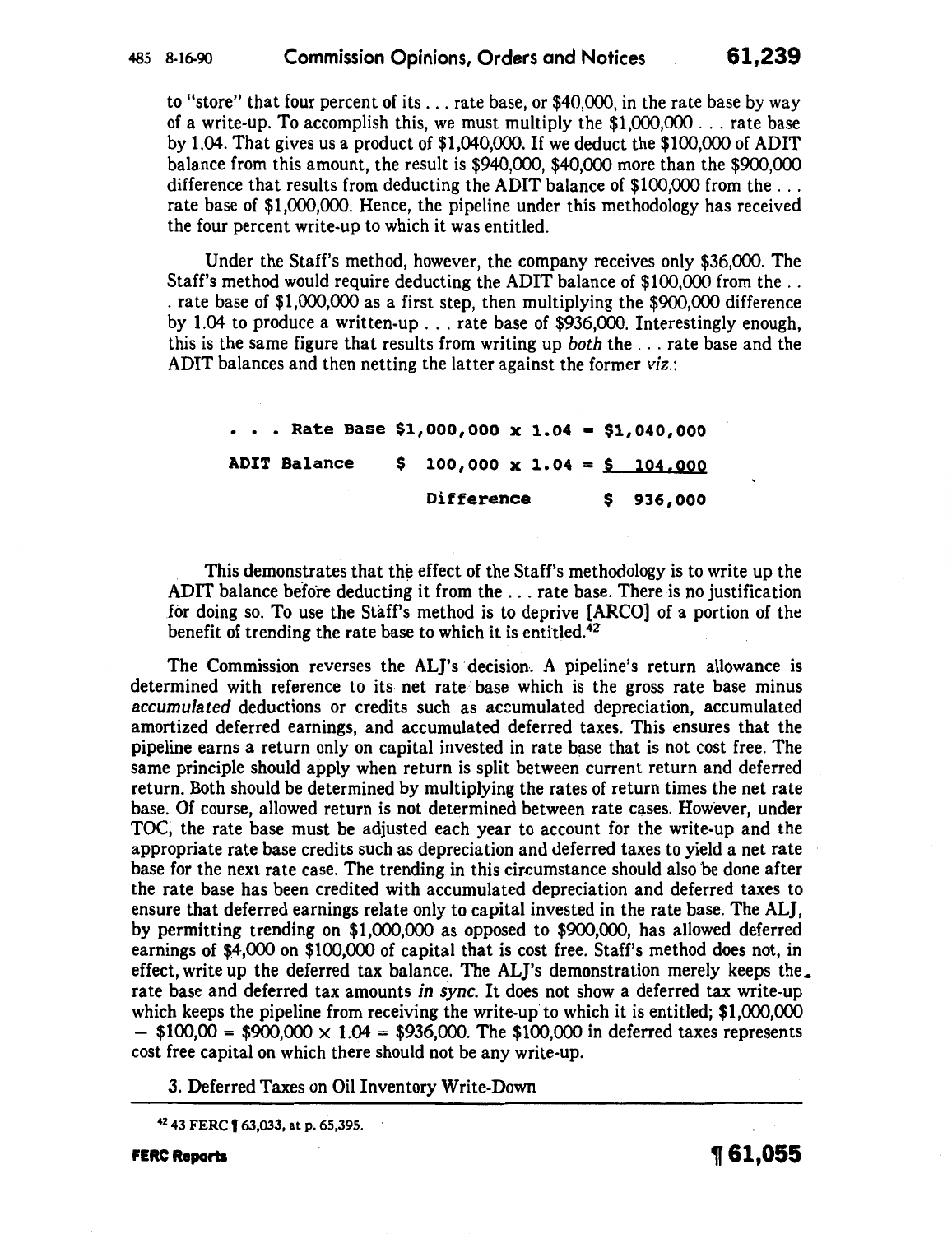debt cost of 8 percent, an equity ratio of 30 percent, and an equity cost of 16 percent. A debt equity chart determining the weighted cost of capital would be:

Debt 70% 8% 5.6 Equity 30% 16% 4.8 10.4 percent

Allowed return would be  $$104 - 10.4$  percent times  $$1,000$ . This is the after-tax return. The tax allowance is determined by "grossing up" the equity return. If the tax rate were 50 percent, then the company would be entitled to an additional \$48 (50/50 times \$48 (4.8 percent times \$1,000)).

The instant issue arises because Opinion No. 154-B established a starting rate base for then existing pipelines which includes a write-up over net original cost. As described above, the starting rate base is the sum of the equity ratio times the net reproduction part of the valuation rate base and the debt ratio times net original cost. For example, assume the same debt and equity ratios and net reproduction cost of \$1667 and net original cost of \$1,000. The starting rate base would be \$1,200 (30 percent times \$1667 + 70 percent times \$1,000). The staff advocates using the weighted cost of capital approach to 'determine ARCO's after tax return allowance. This is illustrated as follows, assuming an inflation rate of *7* percent to determine Opinion No. 154-B's real rate of return on equity.

| Debt   | 70% | 8% | 5.6 |
|--------|-----|----|-----|
| Equity | 30% | 9% | 2.7 |
|        |     |    | 8.3 |

Allowed return would be  $$99.60 - 8.3$  times  $$1,200.$ 

ARCO argues for a different methodology. It would create two rate bases consisting of a Trended Original Cost (TOC) rate base for equity and a Depreciated Original Cost (DOC) rate base for debt. TOC would be \$500 (30 percent times \$1,667) and DOC would be \$700 (70 percent times \$1,000). Return would be \$500 times 9 percent, \$45 and \$700 times 8 percent,  $$56 - a$  total of \$101. The ALJ adopted ARCO's approach which is also supported by the AOPL.

The pertinent parts of Opinion No. 154-B are as follows:

First, TOC, just like net depreciated original cost, requires the determination of a nominal (inflation-included) rate of return on equity that reflects the pipeline's risks and its corresponding cost of capital. Next, the inflation component of that rate of return is extracted. This leaves what economists call a "real" rate of return. The real rate of return times the equity share of the rate base yields the yearly allowed equity return in dollars. The inflation factor times the equity rate base yields the equity rate base write-up. That write-up, like depreciation, is written-up or amortized over the life of the property.<sup>45</sup>

### *Relationship of Rate Base and Capital Structure*

We describe the relationship between rate base and capital structure by an illustration. Assume a starting rate base of \$1,200 a debt ratio of 70%, a debt cost of 8%, and equity ratio of 30%, a nominal equity cost of 16%, an inflation rate of· 7%, and a real equity cost of 9%. A debt equity chart would be:

| Debt   | 80% | 8% | 5.6 |
|--------|-----|----|-----|
| Equity | 30% | 9% | 2.7 |
|        |     |    | 8.3 |

<sup>45 31</sup> FERC f 61,377, at p. 61,834.

**FERC Reports 1161,055**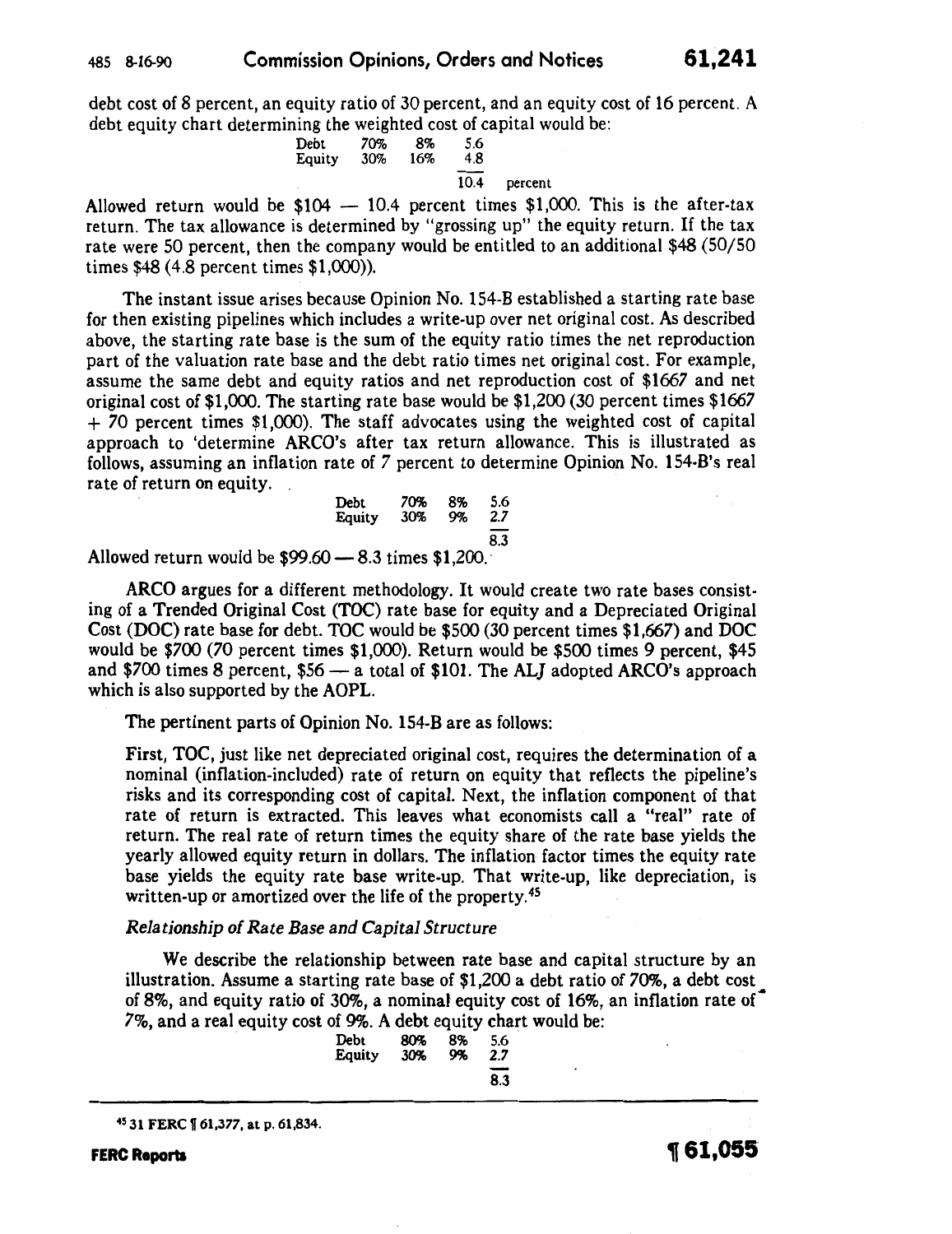## 485 8-16-90 Commission Opinions1 Orders and Notices **61,243**

ARCO's parent, the Atlantic Richfield Company, had a capital structure as of the end of the test year (December 31, 1986) of 55.88 percent debt and 44.12 percent equity. The ALJ concluded that if a capital structure was needed, he would adopt Atlantic Richfield's capital structure because it is an actual capital structure rather than a "calculated number based largely on historical events."51 That refers to ARCO's 14-year study of Atlantic Richfield's average capital structure which the ALJ rejected. ARCO excepts.

ARCO argues that Atlantic Richfield's capital structure should not be used because it "is far out of line with what would be reasonable for a highly competitive oil pipeline such as [ARC0]"52 and because it is "not· typical of Atlantic Richfield's capital structure from a historical point of view."53 ARCO argues that the Commission should adopt either the 27.3 percent debt ratio sponsored by it or the 35.99 percent debt ratio sponsored by the Commission staff for the starting rate base (Atlantic Richfield's debt as of June 30, 1985).

While it is the Commission's general policy to use actual capital structures for the purpose of developing the weighted rates of return for gas and oil pipelines, the Commission has fashioned an exception where an equity ratio moves upward beyond generally accepted limits and it would be necessary to prescribe an anomalous rate of return on equity to mitigate the adverse effects on ratepayers of the abnormally high equity ratio.54 The Commission believes that this policy should. also apply in the circumstance of an anomalously low equity ratio when three conditions are met. First, the capital structure must be that of the parent.<sup>55</sup> Second, the parent's capital structure must not be representative of the pipeline's risks. Third, the anomalous capital structure cannot be accounted for via an adjustment to the pipeline's rate of return on equity. ARCO meets the first two tests. The appropriate capital structure under Opinion No. 154-B is that of its parent. In addition, the Commission agrees with the ALJ's conclusion that ARCO's risks are greater than those faced by the six natural gas pipelines used by the staff in its rate of return study. Hence, a 55.88 percent debt/44.12 percent equity capital structure is abnormal for a company of ARCO's risks.56 However, the Commission will not adjust the capital structure. Rather, it will account for the capital structure's somewhat high debt ratio and low equity ratio in determining ARCO's rate of return on equity. *57* 

#### C. *Rate of Return on Equity*

ARCO proposed a nominal rate of return on equity of 14.1 percent. The staff proposed a nominal rate of return on equity of 12.5 percent. After an exhaustive discussion of the proposals, the ALJ concluded that ARCO was entitled to a nominal rate of return on equity of 13.15 percent.<sup>58</sup> Both ARCO and the staff except. Most pertinent to the ALJ's discussion was his conclusion that ARCO "faces risks that are considerably more severe than those imposed on shareholders of the six natural gas

51 43 FERC | 63,033, at p. 65,379.

52 Brief on Exceptions at 81.

<sup>53</sup>*Id.,* quoting the staff's Initial Brief to the ALJ at 47.

54 E.g., *Alabama-Tennessee Natural Gas* Co., 38 FERC f 61,251, *reh'g granted in part and denied in part,* 40 FERC f 61,244 (1987).

55 If the regulated company raises its own debt capital with no parent guarantees, there is no reason to impute equity.

**FERC Reports** 

,., I

56 In 1986, the average capital structure for major gas pipelines consisted of 45 percent debt (and  $\sim$ preferred stock) and 55 percent common equity. Sta· tistics of Interstate Natural Gas Pipelines 1987, Energy Information Administration, Washington, D.C.

*51* The high end of equity is ARCO's own recommended capital structure of 35.99 percent debt and 64.01 percent equity.

58 43 FERC 163,033, at pp. 65,382-90.

**1J 61,055**